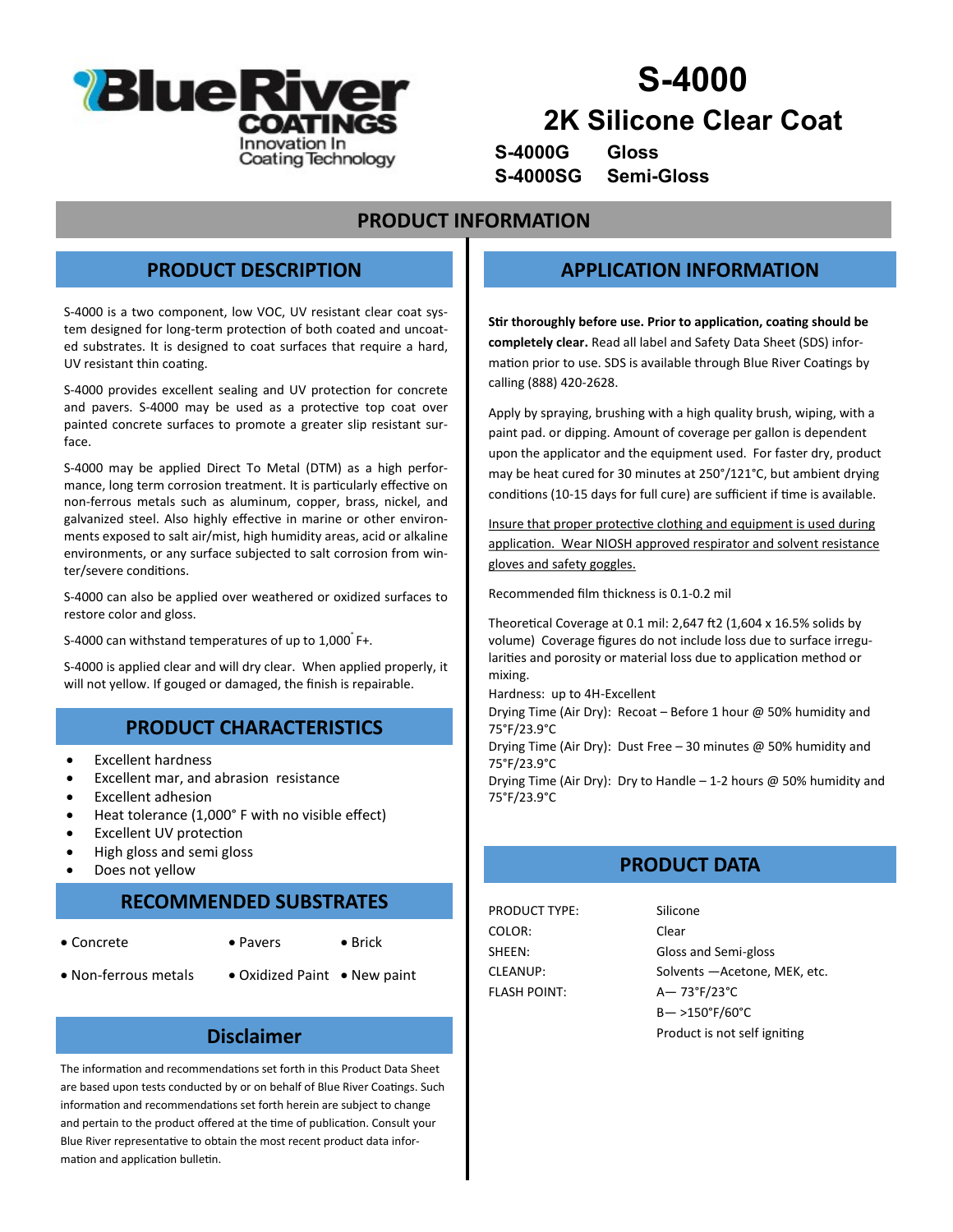## **APPLICATION INSTRUCTIONS**

#### **MIXING INSTRUCTIONS**

**To obtain the optimum performance, the mixing instructions for S-4000 must be followed precisely.** Each component has been precisely formulated for optimum flow and hardness characteristics.

Wear appropriate safety equipment during mixing to include latex or nitrile gloves and safety goggles.

In a clean glass, metal, or HDPE plastic container, measure one to three parts by volume of S-4000 Part A to one to three parts by volume of S-4000 Part B, depending on gloss level desired. Do not use paper containers.

Under constant agitation with a laboratory magnetic stirrer, variable speed drill or drill press, mix the combined parts for 30 minutes or longer, uncovered or until the liquid becomes clear. Let the product stand uncovered for 1 hour prior to application. This induction or sweat-in period is required to insure that the product is catalyzed properly. During the mixing process, the combined products may generate a slight exothermic heat reaction and the sides of the container may feel warm to the touch. This reaction is normal. The catalyzed product will have a pot life of at least 12 hours. If temperatures are above 90°F/32.2°C, pot life may be shortened.

For small batches (16 ounces or less), it may be more efficient to hand shake the components as compared to mixing with equipment. For small batches, obtain a glass or HDPE container with a cap. Combine the appropriate volumes of part A and Part B in the container and cap tightly. Shake the container by hand every 3-5 minutes for 30 minutes. Remove or loosen the cap after each time the product is shaken. As stated in the above, the container may get slightly warm to the touch. Allow the product to sweat-in for an additional 2 hours prior to application.

#### **CLEANING/PRETREATMENT**

Cleaning and pretreatment are critical for success of any coating system. As each application may be different, the cleaning/ pretreatment may be different as well. Blue River Coatings recommends different cleaning/pretreatment processes depending upon each application and the amount of cleaning required:

*General Purpose Cleaning/Degreasing:* Use a mild detergent such as Dawn dishwashing soap. This will be sufficient for general cleaning/degreasing of the surface to be coated. Use appropriate cleaning equipment (clean cloth/rag, scrubbing brush, spray bottle, pump-up sprayer or pressure washer) for the substrate in question. If a stronger cleanser is used, thoroughly rinse the surface to remove any cleaning solution residue prior to coating. If cleaning/coating a vertical surface, work methodically from the top of the substrate down to the bottom to insure adequate cleaning, rinsing (if required). Make sure the substrate to be coated is completely dry prior to S-4000 application.

*Aggressive Cleaning/Degreasing for Bare Metal Surfaces (Aluminum and Other non ferrous metals):* Use a triple combination acid based detergent, degreaser, and metal brightener. Use appropriate cleaning equipment (clean cloth/rag, scrubbing brush, spray bottle, pump-up sprayer or pressure washer) for the substrate in question. After cleaning, thoroughly rinse substrate to remove any cleaning residue prior to coating. If cleaning/coating a vertical surface, work methodically from the top of the substrate down to the bottom to insure adequate cleaning, rinsing (if required). Make sure the substrate to be coated is completely dry prior to S-4000 application.

#### **APPLICATION**

Application is by spraying, brushing, dipping, or wiping. Amount of coverage per gallon is dependent upon the applicator and the equipment used. For faster dry, product may be heat cured for 30 minutes at 250°F/121°C but ambient drying conditions (10-15 days for full cure) are sufficient if time is available. Regular air-drying is acceptable but cure times will be longer. Insure that proper protective clothing and equipment is used during application. Wear NIOSH approved respirator and solvent resistance gloves and safety goggles.

#### *Spraying S-4000 with Standard Spray Painting Equipment*

Wear appropriate safety equipment during mixing to include latex or nitrile gloves and safety goggles.

Mix S-4000 as instructed.

- For best results, the fluid nozzle on the spray equipment should be very small, 0.5 to 1.0 will provide the best application. Fluid Nozzle sizes will be dependent upon the equipment used. Please consult with your local equipment supplier for the best equipment choice for the application. The viscosity of the catalyzed product is very close to water, 14-16 seconds on a Zahn #2 viscosity cup.
- The first pass of spraying should be a light mist or fog coat. The second coat should be a light to medium wet coat. If a third application is necessary, allow the product to set/air dry for 10-20 minutes before recoating. Recoating cannot be accomplished if the coating has cured for an hour or longer.